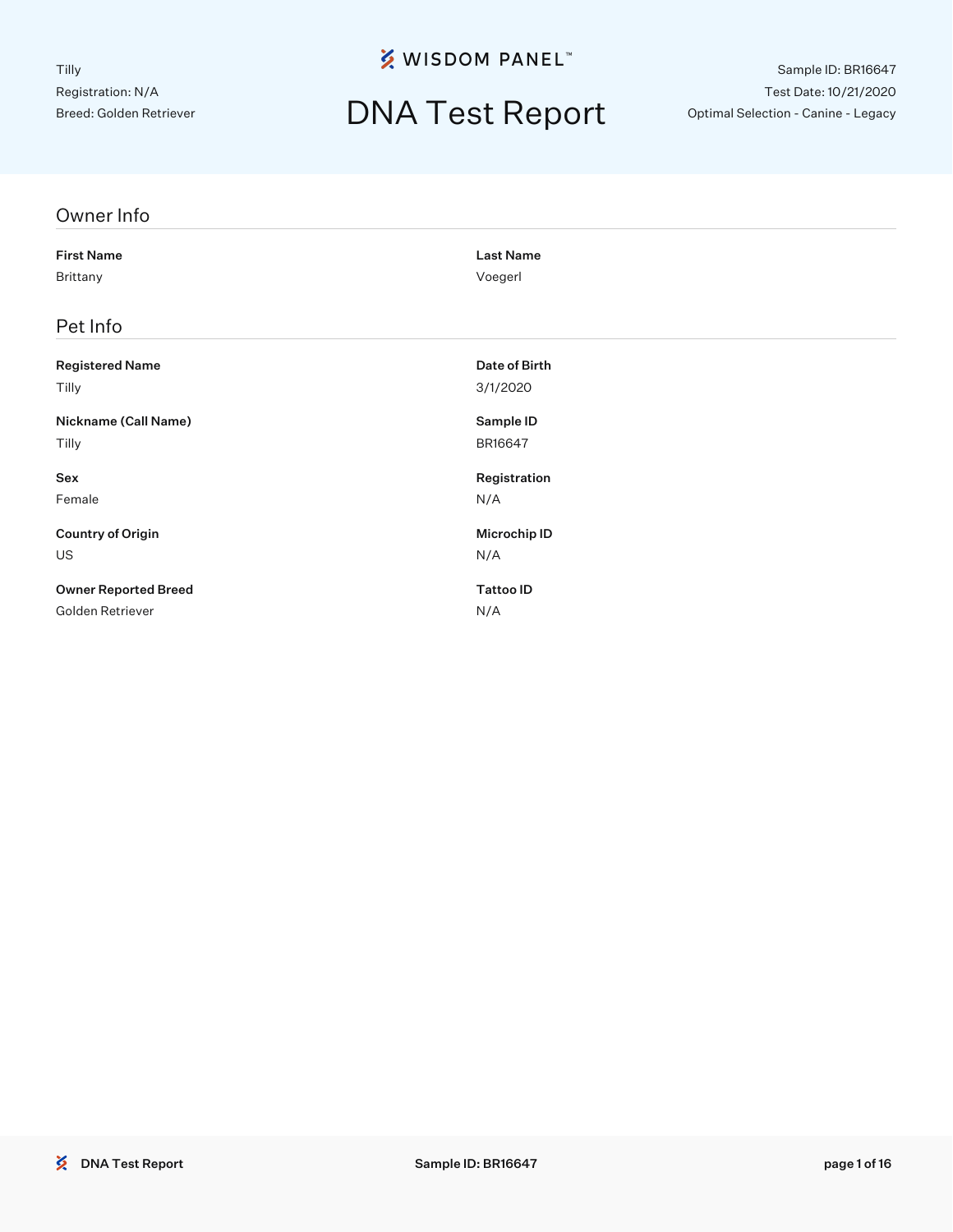## DNA Test Report

Sample ID: BR16647 Test Date: 10/21/2020 Optimal Selection - Canine - Legacy

#### Genetic Diversity (Heterozygosity)

#### Tilly 's Percentage of Heterozygosity **The Community Community Community** Typical Range for Mixed-Breed Dogs 45% 33 - 46%

Tilly 's genome analysis shows an average level of genetic heterozygosity when compared with other mixed-breed dogs.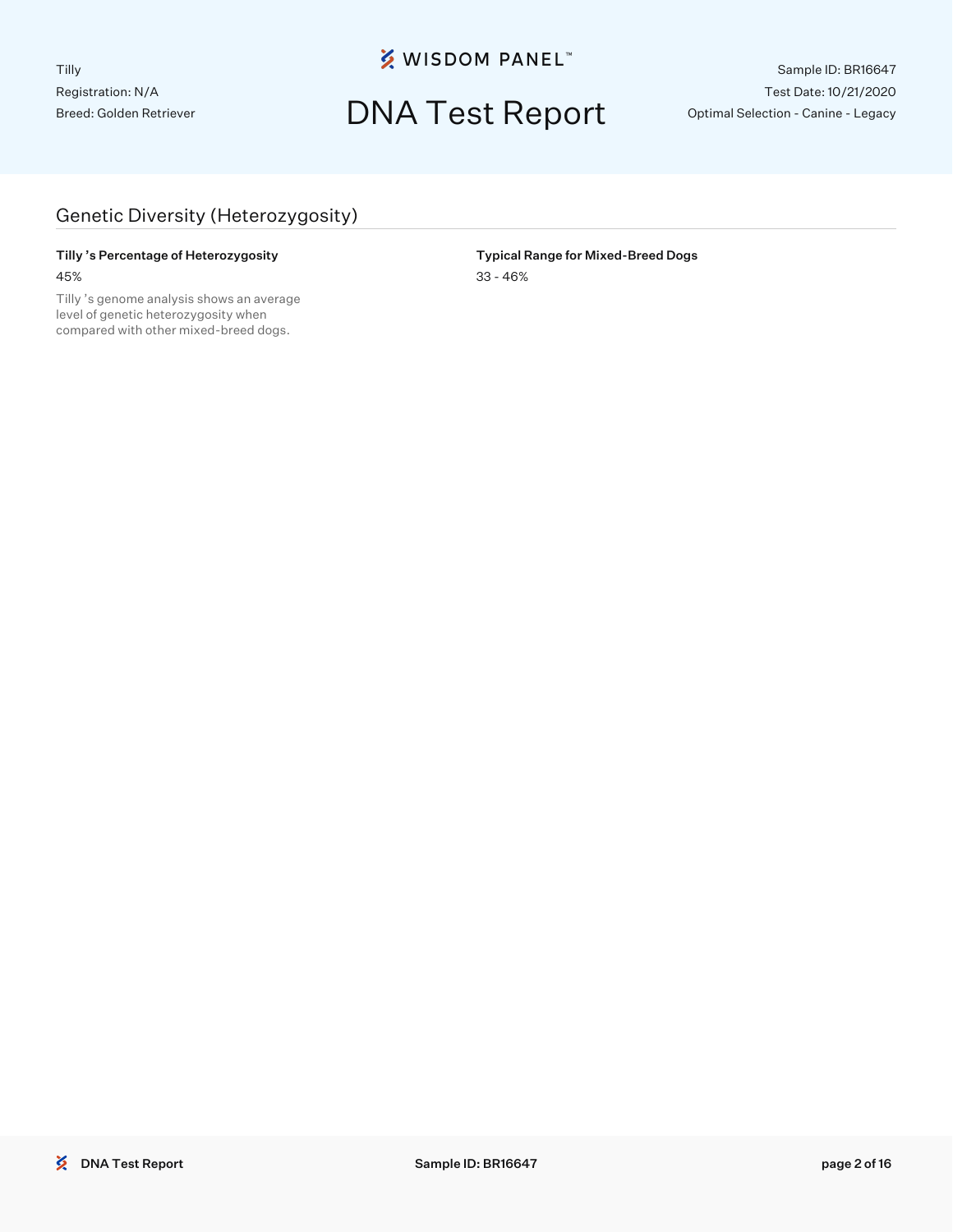## DNA Test Report

Sample ID: BR16647 Test Date: 10/21/2020 Optimal Selection - Canine - Legacy

#### Health Conditions Known in This Breed

| <b>Genetic Condition</b>                                                              | Gene             | <b>Risk Variant</b> | Copies  | Result |
|---------------------------------------------------------------------------------------|------------------|---------------------|---------|--------|
| Congenital Myasthenic Syndrome (Discovered in the Golden Retriever)                   | <b>COLQ</b>      | G > A               | $\circ$ | Clear  |
| Degenerative Myelopathy                                                               | SOD <sub>1</sub> | G > A               | 0       | Clear  |
| Dystrophic Epidermolysis Bullosa (Discovered in the Golden Retriever)                 | COL7A1           | C > T               | $\circ$ | Clear  |
| Muscular Dystrophy (Discovered in the Golden Retriever)                               | Dystrophin       | A > G               | 0       | Clear  |
| Progressive Retinal Atrophy (Discovered in the Golden Retriever - GR-PRA1<br>variant) | SLC4A3           | Insertion           | $\circ$ | Clear  |
| Progressive Rod Cone Degeneration (prcd-PRA)                                          | <b>PRCD</b>      | G > A               | 0       | Clear  |
| Sensory Ataxic Neuropathy                                                             | tRNATyr          | Deletion            | O       | Clear  |
|                                                                                       |                  |                     |         |        |

#### Other Conditions Tested

| <b>Genetic Condition</b>                              | Gene             | <b>Risk Variant</b> | Copies  | Result  |
|-------------------------------------------------------|------------------|---------------------|---------|---------|
| Osteochondrodysplasia                                 | SLC13A1          | <b>Deletion</b>     | 1       | Notable |
| 2,8-dihydroxyadenine (DHA) Urolithiasis               | APRT             | G > A               | 0       | Clear   |
| Acral Mutilation Syndrome                             | <b>GDNF</b>      | C > T               | $\circ$ | Clear   |
| Acute Respiratory Distress Syndrome                   | <b>ANLN</b>      | C > T               | 0       | Clear   |
| Alaskan Husky Encephalopathy                          | SLC19A3          | G > A               | $\circ$ | Clear   |
| Alexander Disease                                     | <b>GFAP</b>      | G > A               | 0       | Clear   |
| Amelogenesis Imperfecta                               | <b>ENAM</b>      | Deletion            | O       | Clear   |
| Bandera's Neonatal Ataxia                             | GRM1             | Insertion           | 0       | Clear   |
| Benign Familial Juvenile Epilepsy                     | LGI <sub>2</sub> | A > T               | $\circ$ | Clear   |
| Canine Leukocyte Adhesion Deficiency (CLAD), type III | FERMT3           | Insertion           | 0       | Clear   |
| Canine Multifocal Retinopathy 1                       | BEST1            | C > T               | $\circ$ | Clear   |
| Canine Multifocal Retinopathy 2                       | BEST1            | G > A               | 0       | Clear   |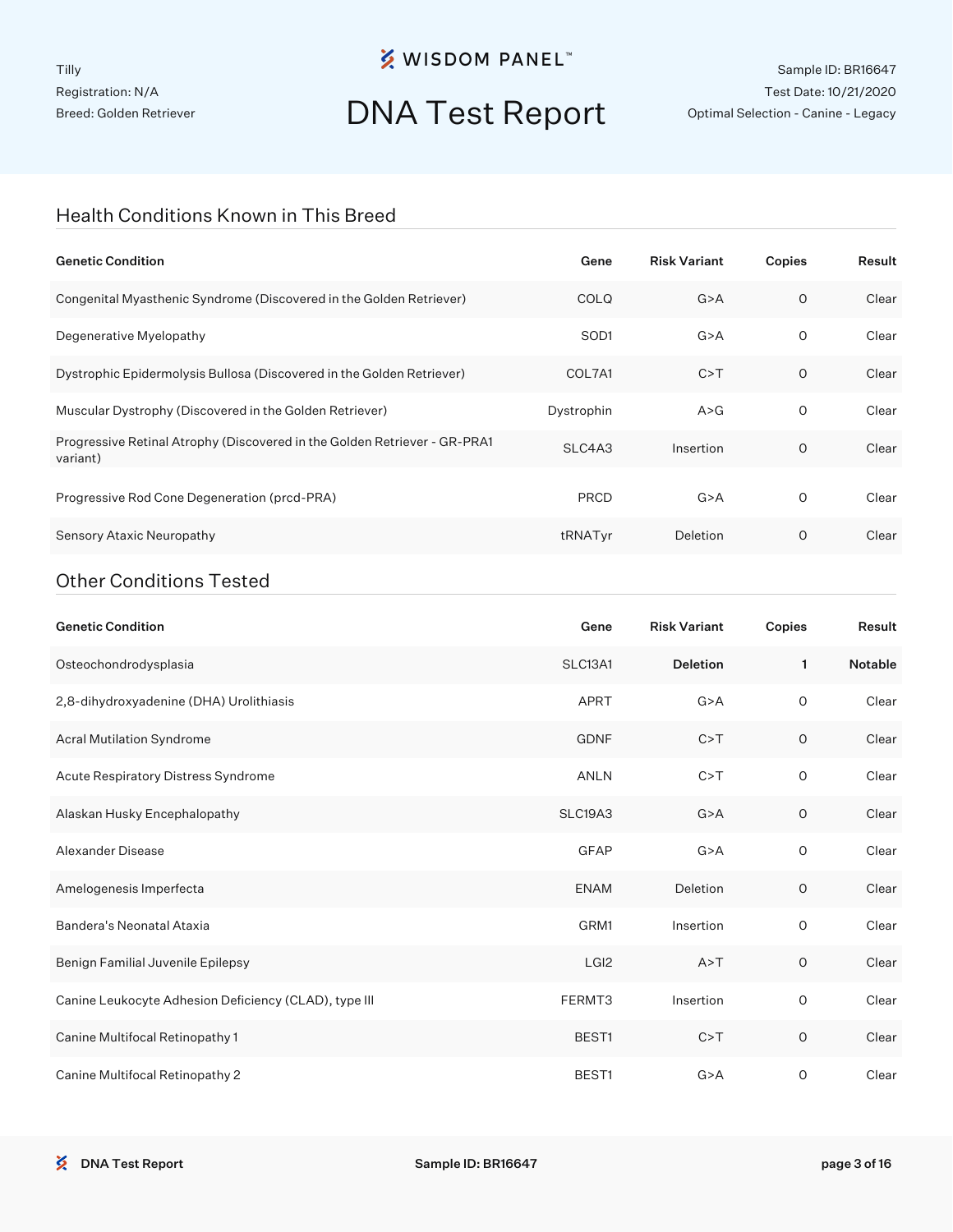# DNA Test Report

Sample ID: BR16647 Test Date: 10/21/2020 Optimal Selection - Canine - Legacy

| <b>Genetic Condition</b>                                                              | Gene               | <b>Risk Variant</b> | Copies              | Result |
|---------------------------------------------------------------------------------------|--------------------|---------------------|---------------------|--------|
| Canine Multifocal Retinopathy 3                                                       | BEST <sub>1</sub>  | Deletion            | 0                   | Clear  |
| Canine Scott Syndrome                                                                 | ANO <sub>6</sub>   | G > A               | $\circ$             | Clear  |
| Centronuclear Myopathy (Discovered in the Great Dane)                                 | BIN1               | A > G               | 0                   | Clear  |
| Centronuclear Myopathy (Discovered in the Labrador Retriever)                         | <b>PTPLA</b>       | Insertion           | $\circ$             | Clear  |
| Cerebellar Ataxia                                                                     | RAB <sub>24</sub>  | A > C               | 0                   | Clear  |
| Cerebellar Cortical Degeneration                                                      | SNX14              | C > T               | $\circ$             | Clear  |
| Cerebellar Hypoplasia                                                                 | <b>VLDLR</b>       | Deletion            | $\circ$             | Clear  |
| Cerebral Dysfunction                                                                  | SLC6A3             | G > A               | $\circ$             | Clear  |
| Chondrodysplasia                                                                      | ITGA <sub>10</sub> | C > T               | 0                   | Clear  |
| Cleft Lip & Palate with Syndactyly                                                    | ADAMTS20           | Deletion            | $\circ$             | Clear  |
| <b>Cleft Palate</b>                                                                   | DLX6               | C > A               | 0                   | Clear  |
| Collie Eye Anomaly (CEA)                                                              | NHEJ1              | Deletion            | $\circ$             | Clear  |
| Complement 3 Deficiency                                                               | C <sub>3</sub>     | Deletion            | $\circ$             | Clear  |
| Cone Degeneration (Discovered in the Alaskan Malamute)                                | CNGB3              | Deletion            | $\circ$             | Clear  |
| Cone Degeneration (Discovered in the German Shepherd Dog)                             | CNGA3              | C > T               | 0                   | Clear  |
| Cone Degeneration (Discovered in the German Shorthaired Pointer)                      | CNGB3              | G > A               | $\circ$             | Clear  |
| Cone-Rod Dystrophy                                                                    | NPHP4              | Deletion            | 0                   | Clear  |
| Cone-Rod Dystrophy 1                                                                  | PDE6B              | Deletion            | 0                   | Clear  |
| Cone-Rod Dystrophy 2                                                                  | IQCB1              | Insertion           | $\mathsf O$         | Clear  |
| Congenital Dyshormonogenic Hypothyroidism with Goiter (Discovered in the<br>Shih Tzu) | SLC5A5             | G > A               | $\mathsf O$         | Clear  |
| Congenital Hypothyroidism (Discovered in the Tenterfield Terrier)                     | <b>TPO</b>         | C > T               | $\circ$             | Clear  |
| Congenital Hypothyroidism (Discovered in the Toy Fox and Rat Terrier)                 | <b>TPO</b>         | C > T               | $\mathsf{O}\xspace$ | Clear  |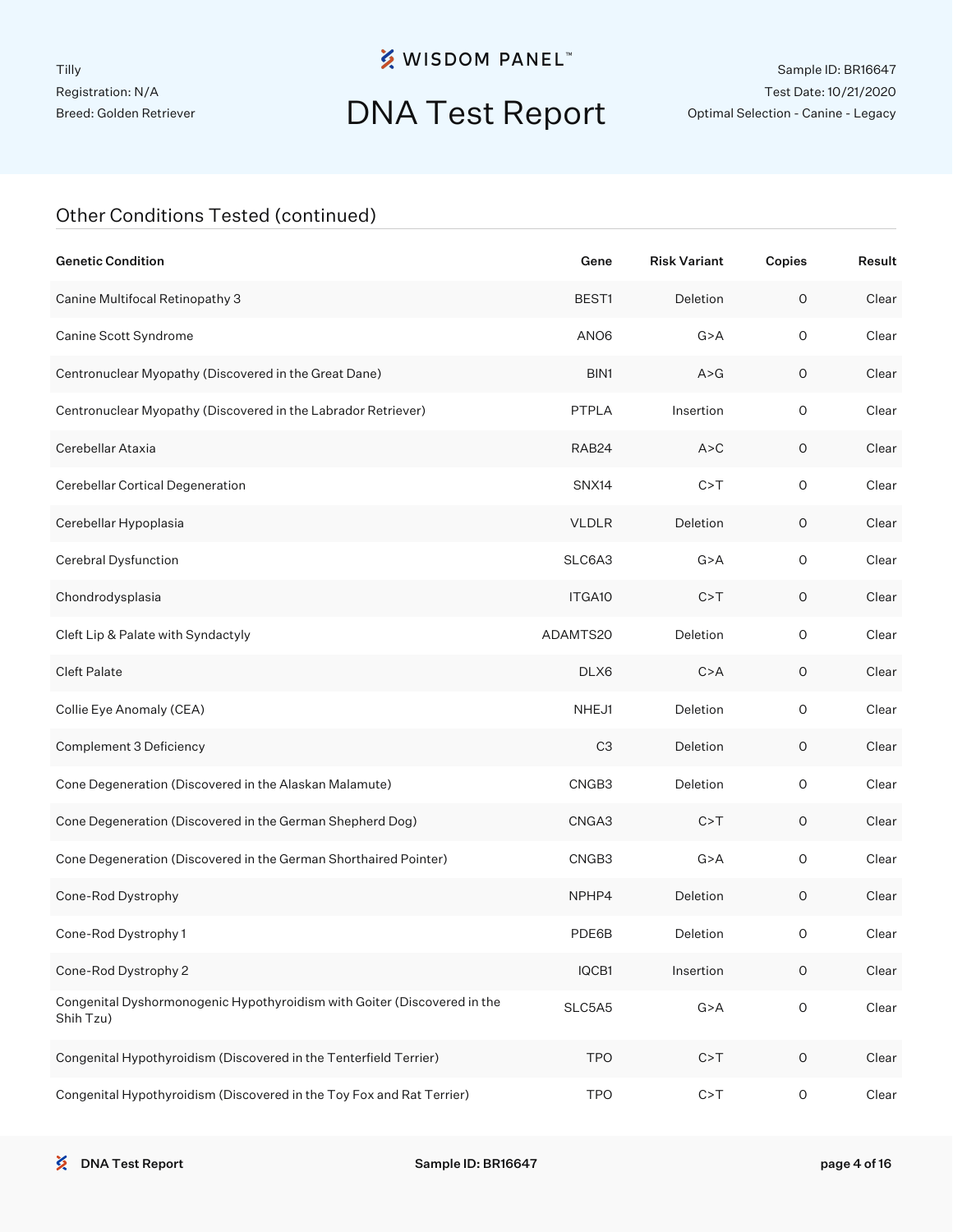# DNA Test Report

Sample ID: BR16647 Test Date: 10/21/2020 Optimal Selection - Canine - Legacy

| <b>Genetic Condition</b>                                                    | Gene             | <b>Risk Variant</b> | Copies              | Result |
|-----------------------------------------------------------------------------|------------------|---------------------|---------------------|--------|
| Congenital Myasthenic Syndrome (Discovered in the Jack Russell Terrier)     | <b>CHRNE</b>     | Insertion           | 0                   | Clear  |
| Congenital Myasthenic Syndrome (Discovered in the Labrador Retriever)       | COLQ             | T > C               | $\circ$             | Clear  |
| Congenital Myasthenic Syndrome (Discovered in the Old Danish Pointer)       | <b>CHAT</b>      | G > A               | $\circ$             | Clear  |
| Congenital Stationary Night Blindness (CSNB)                                | RPE65            | A > T               | $\mathsf O$         | Clear  |
| Craniomandibular Osteopathy                                                 | SLC37A2          | C > T               | $\circ$             | Clear  |
| Cystic Renal Dysplasia and Hepatic Fibrosis                                 | INPP5E           | G > A               | $\mathsf O$         | Clear  |
| Cystinuria Type I-A                                                         | SLC3A1           | C > T               | $\circ$             | Clear  |
| Cystinuria Type II-A                                                        | SLC3A1           | Deletion            | $\mathsf O$         | Clear  |
| Deafness and Vestibular Dysfunction (Discovered in Doberman Pinscher)       | <b>PTPRQ</b>     | Insertion           | $\circ$             | Clear  |
| Demyelinating Neuropathy                                                    | SBF <sub>2</sub> | G > T               | $\mathsf O$         | Clear  |
| Dental Hypomineralization                                                   | FAM20C           | C > T               | $\circ$             | Clear  |
| Dilated Cardiomyopathy (Discovered in the Schnauzer)                        | RBM20            | Deletion            | $\mathsf O$         | Clear  |
| Dominant Progressive Retinal Atrophy                                        | <b>RHO</b>       | C > G               | $\circ$             | Clear  |
| Dystrophic Epidermolysis Bullosa (Discovered in the Central Asian Ovcharka) | COL7A1           | C > T               | $\mathsf O$         | Clear  |
| Early Adult Onset Deafness For Border Collies only (Linkage test)           | Pending          | Insertion           | $\circ$             | Clear  |
| Early Retinal Degeneration (Discovered in the Norwegian Elkhound)           | STK38L           | A > C               | $\mathsf O$         | Clear  |
| Early-onset PRA (Discovered in the Portuguese Water Dog)                    | CCDC66           | Insertion           | $\circ$             | Clear  |
| Early-Onset Progressive Polyneuropathy (Discovered in the Alaskan Malamute) | NDRG1            | G > T               | 0                   | Clear  |
| Early-Onset Progressive Polyneuropathy (Discovered in the Greyhound)        | NDRG1            | Deletion            | $\mathsf O$         | Clear  |
| Enamel Hypoplasia (Discovered in the Parson Russell Terrier)                | <b>ENAM</b>      | C > T               | $\mathsf{O}\xspace$ | Clear  |
| Epidermolytic Hyperkeratosis                                                | KRT10            | G > T               | $\mathsf{O}\xspace$ | Clear  |
| Episodic Falling Syndrome                                                   | <b>BCAN</b>      | Insertion           | $\mathsf O$         | Clear  |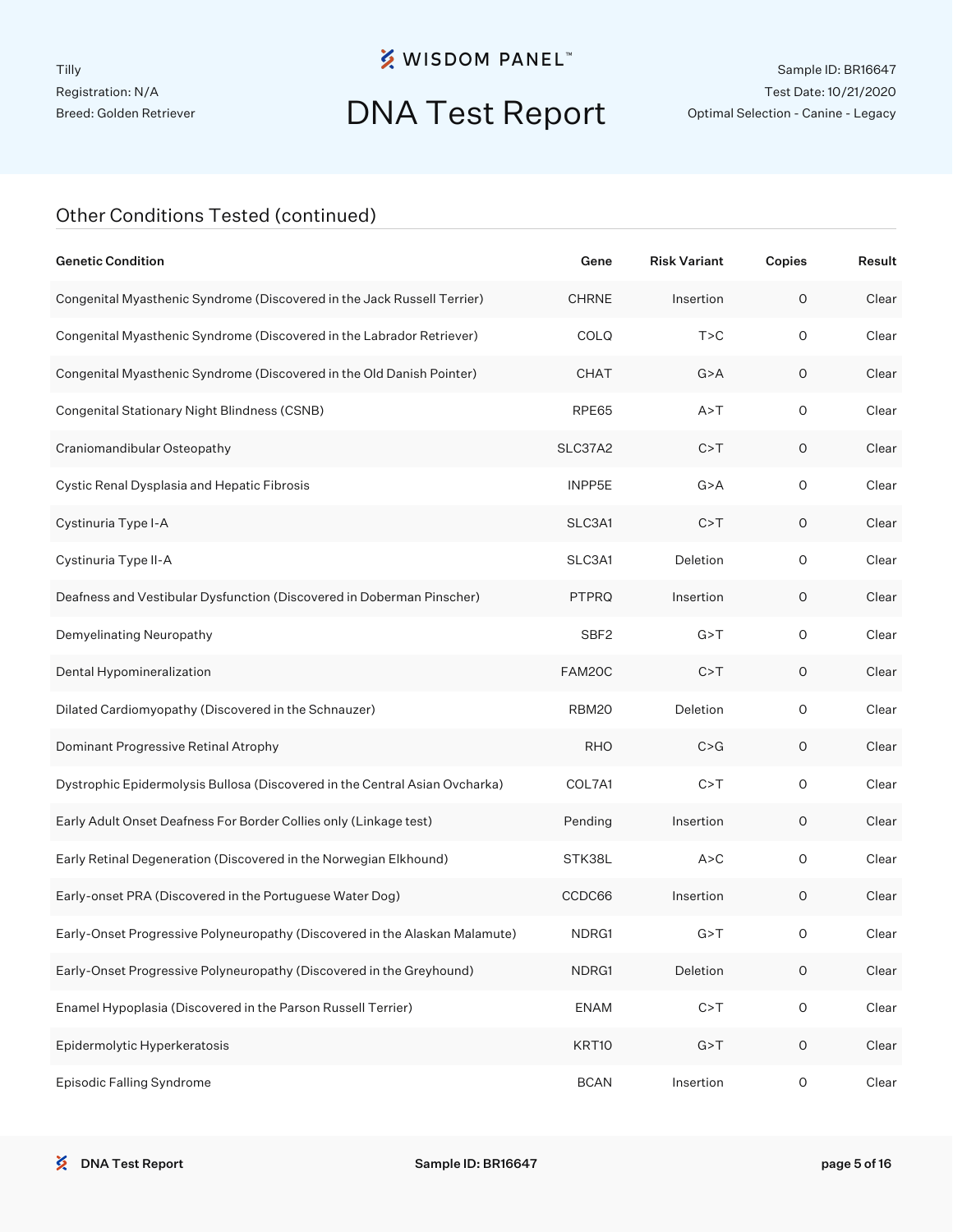## DNA Test Report

Sample ID: BR16647 Test Date: 10/21/2020 Optimal Selection - Canine - Legacy

| <b>Genetic Condition</b>                                                | Gene             | <b>Risk Variant</b> | Copies              | Result |
|-------------------------------------------------------------------------|------------------|---------------------|---------------------|--------|
| <b>Exercise-Induced Collapse</b>                                        | DNM1             | G > T               | $\circ$             | Clear  |
| Factor VII Deficiency                                                   | F7               | G > A               | $\circ$             | Clear  |
| Factor XI Deficiency                                                    | <b>FXI</b>       | Insertion           | 0                   | Clear  |
| Fanconi Syndrome                                                        | FAN1             | Deletion            | $\circ$             | Clear  |
| Fetal Onset Neuroaxonal Dystrophy                                       | MFN <sub>2</sub> | G > C               | 0                   | Clear  |
| Focal Non-Epidermolytic Palmoplantar Keratoderma                        | KRT16            | G > C               | $\circ$             | Clear  |
| Generalized Progressive Retinal Atrophy (Discovered in the Schapendoes) | CCDC66           | Insertion           | 0                   | Clear  |
| Glanzmann Thrombasthenia Type I                                         | ITGA2B           | C > T               | $\circ$             | Clear  |
| Glanzmann Thrombasthenia Type I (Discovered in Great Pyrenees)          | ITGA2B           | C > G               | 0                   | Clear  |
| Globoid Cell Leukodystrophy (Discovered in Terriers)                    | <b>GALC</b>      | A > C               | $\circ$             | Clear  |
| Globoid Cell Leukodystrophy (Discovered in the Irish Setter)            | <b>GALC</b>      | A > T               | 0                   | Clear  |
| Glycogen Storage Disease Type la                                        | G6PC             | G > C               | $\circ$             | Clear  |
| Glycogen Storage Disease Type IIIa, (GSD IIIa)                          | AGL              | Deletion            | 0                   | Clear  |
| GM1 Gangliosidosis (Discovered in the Portuguese Water Dog)             | GLB1             | G > A               | $\circ$             | Clear  |
| GM1 Gangliosidosis (Discovered in the Shiba)                            | GLB1             | Deletion            | 0                   | Clear  |
| GM2 Gangliosidosis (Discovered in the Japanese Chin)                    | <b>HEXA</b>      | G > A               | $\circ$             | Clear  |
| GM2 Gangliosidosis (Discovered in the Toy Poodle)                       | <b>HEXB</b>      | Deletion            | 0                   | Clear  |
| Hemophilia A (Discovered in Old English Sheepdog)                       | <b>FVIII</b>     | C > T               | 0                   | Clear  |
| Hemophilia A (Discovered in the Boxer)                                  | <b>FVIII</b>     | C > G               | $\mathsf O$         | Clear  |
| Hemophilia A (Discovered in the German Shepherd Dog - Variant 1)        | <b>FVIII</b>     | G > A               | $\mathsf{O}\xspace$ | Clear  |
| Hemophilia A (Discovered in the German Shepherd Dog - Variant 2)        | <b>FVIII</b>     | G > A               | $\mathsf O$         | Clear  |
| Hemophilia A (Discovered in the Havanese)                               | <b>FVIII</b>     | Insertion           | $\mathsf O$         | Clear  |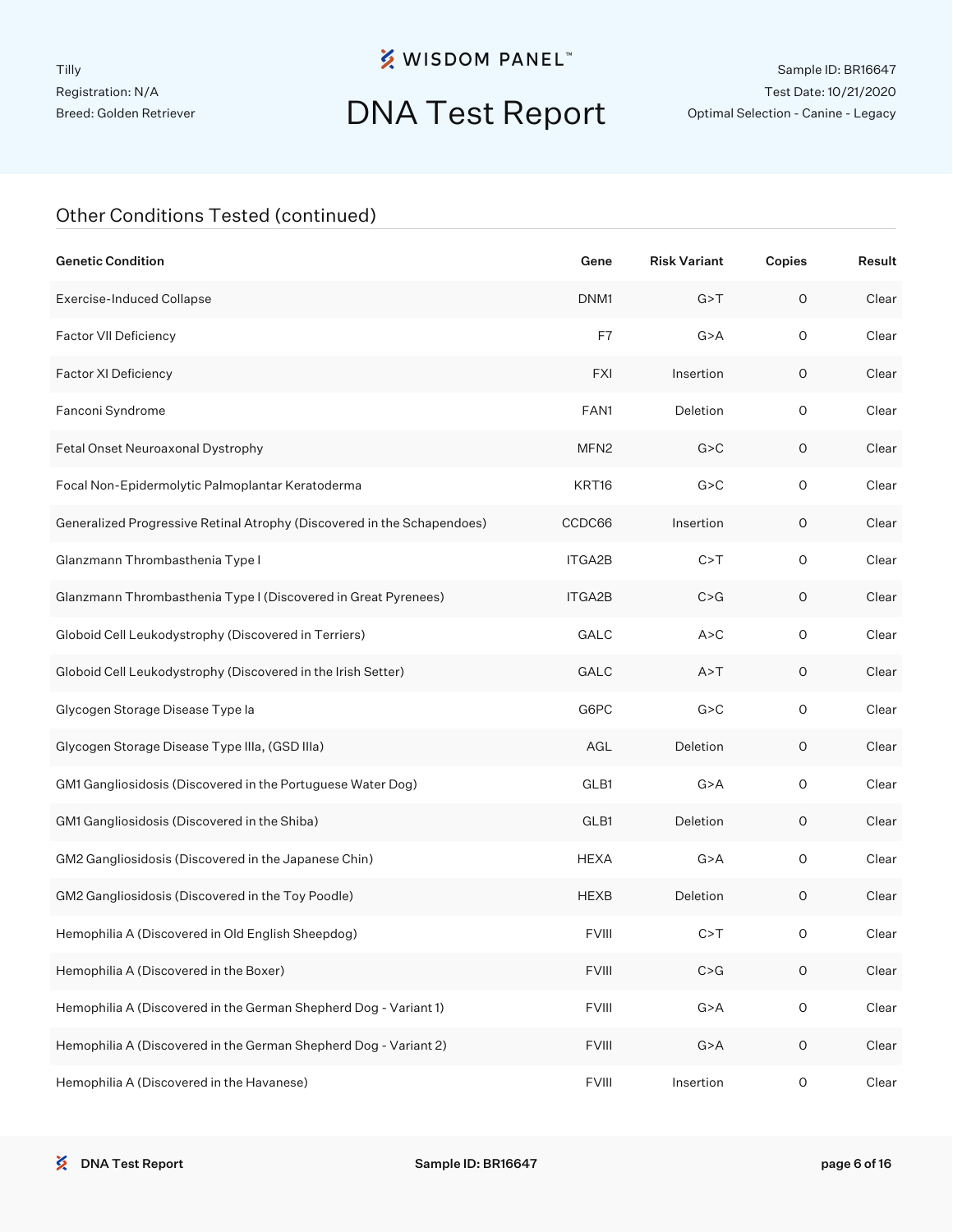# DNA Test Report

Sample ID: BR16647 Test Date: 10/21/2020 Optimal Selection - Canine - Legacy

| <b>Genetic Condition</b>                                              | Gene              | <b>Risk Variant</b> | Copies              | Result |
|-----------------------------------------------------------------------|-------------------|---------------------|---------------------|--------|
| Hemophilia B                                                          | <b>FIX</b>        | G > A               | $\mathsf O$         | Clear  |
| Hemophilia B (Discovered in the Airedale Terrier)                     | <b>FIX</b>        | A > T               | $\mathsf O$         | Clear  |
| Hemophilia B (Discovered in the Lhasa Apso)                           | <b>FIX</b>        | Deletion            | $\circ$             | Clear  |
| Hereditary Ataxia (Discovered in the Norwegian Buhund)                | KCNIP4            | T > C               | $\circ$             | Clear  |
| Hereditary Elliptocytosis                                             | <b>SPTB</b>       | C > T               | $\circ$             | Clear  |
| Hereditary Footpad Hyperkeratosis                                     | FAM83G            | G > C               | $\circ$             | Clear  |
| Hereditary Nasal Parakeratosis (Discovered in the Greyhound)          | SUV39H2           | Deletion            | O                   | Clear  |
| Hereditary Nasal Parakeratosis (Discovered in the Labrador Retriever) | SUV39H2           | A > C               | $\circ$             | Clear  |
| Hereditary Vitamin D-Resistant Rickets Type II                        | <b>VDR</b>        | Deletion            | O                   | Clear  |
| Hyperekplexia or Startle Disease                                      | SLC6A5            | G > T               | $\circ$             | Clear  |
| Hyperuricosuria                                                       | SLC2A9            | G > T               | O                   | Clear  |
| Hypocatalasia                                                         | CAT               | G > A               | $\circ$             | Clear  |
| Hypomyelination                                                       | FNIP <sub>2</sub> | Deletion            | O                   | Clear  |
| Hypophosphatasia                                                      | Pending           | T > G               | $\mathsf O$         | Clear  |
| Ichthyosis (Discovered in the American Bulldog)                       | NIPAL4            | Deletion            | O                   | Clear  |
| Ichthyosis (Discovered in the Great Dane)                             | SLC27A4           | G > A               | $\circ$             | Clear  |
| Intestinal Cobalamin Malabsorption (Discovered in the Beagle)         | <b>CUBN</b>       | Deletion            | O                   | Clear  |
| Intestinal Cobalamin Malabsorption (Discovered in the Border Collie)  | <b>CUBN</b>       | Deletion            | 0                   | Clear  |
| Intestinal Cobalamin Malabsorption (Discovered in the Komondor)       | <b>CUBN</b>       | G > A               | $\mathsf O$         | Clear  |
| Juvenile Encephalopathy (Discovered in the Parson Russell Terrier)    | Pending           | Deletion            | $\mathsf O$         | Clear  |
| Juvenile Laryngeal Paralysis and Polyneuropathy                       | RAB3GAP1          | Deletion            | $\mathsf{O}\xspace$ | Clear  |
| Juvenile Myoclonic Epilepsy                                           | DIRAS1            | Deletion            | $\mathsf O$         | Clear  |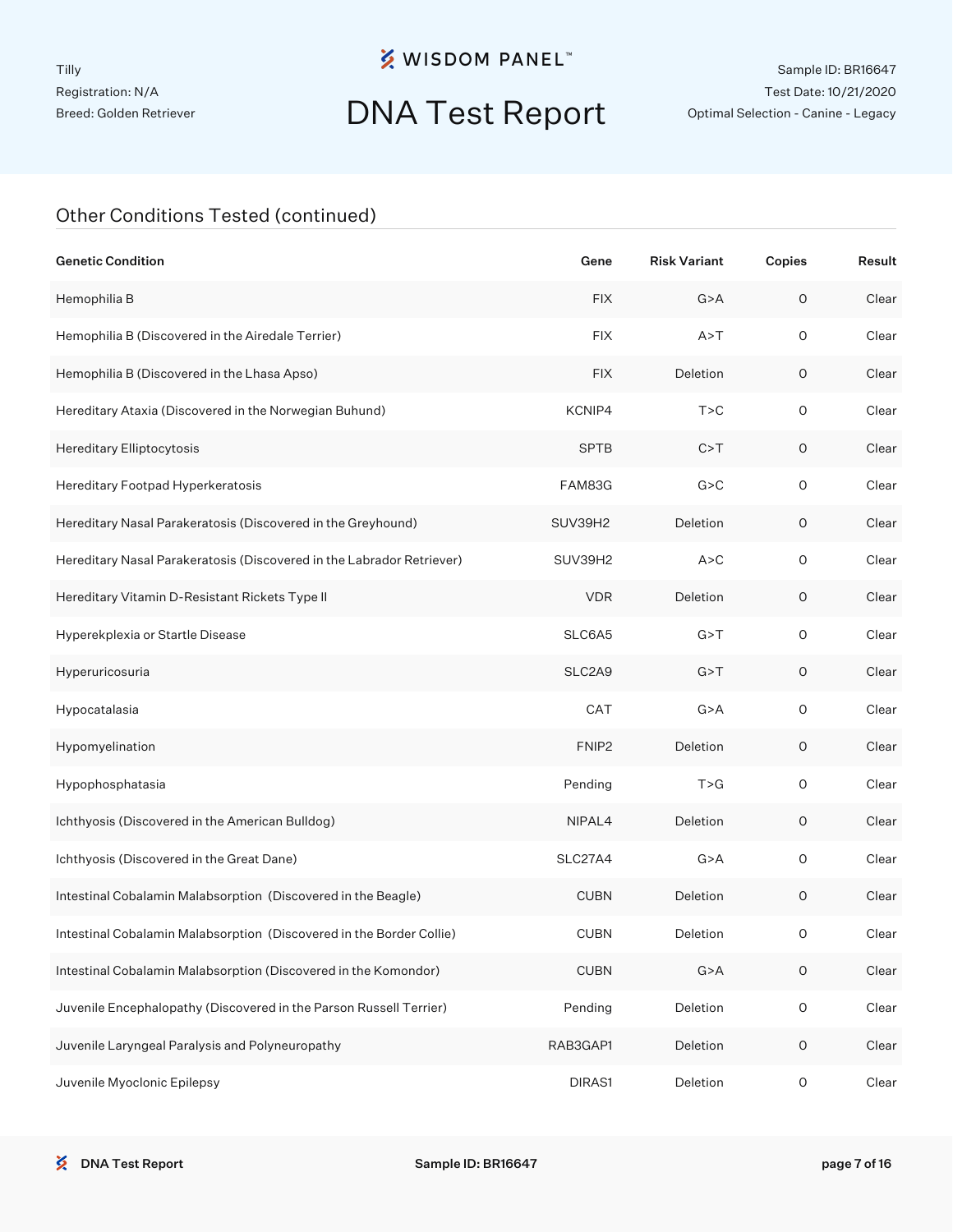## DNA Test Report

Sample ID: BR16647 Test Date: 10/21/2020 Optimal Selection - Canine - Legacy

| <b>Genetic Condition</b>                                                 | Gene        | <b>Risk Variant</b> | Copies              | Result |
|--------------------------------------------------------------------------|-------------|---------------------|---------------------|--------|
| L-2-Hydroxyglutaric Aciduria                                             | L2HGDH      | T > C               | $\circ$             | Clear  |
| L-2-Hydroxyglutaric Aciduria (Discovered in the Westie)                  | Pending     | Insertion           | $\circ$             | Clear  |
| Lagotto Storage Disease                                                  | ATG4D       | G > A               | O                   | Clear  |
| Lamellar Ichthyosis                                                      | TGM1        | Insertion           | $\circ$             | Clear  |
| Lethal Acrodermatitis (Discovered in the Bull Terrier)                   | MKLN1       | A > C               | O                   | Clear  |
| Ligneous Membranitis                                                     | <b>PLG</b>  | T > A               | $\circ$             | Clear  |
| Lung Developmental Disease (Discovered in the Airedale Terrier)          | LAMP3       | C > T               | O                   | Clear  |
| Macrothrombocytopenia                                                    | TUBB1       | G > A               | $\circ$             | Clear  |
| May-Hegglin Anomaly                                                      | MYH9        | G > A               | O                   | Clear  |
| <b>MDR1 Medication Sensitivity</b>                                       | MDR1/ABCB1  | Deletion            | $\circ$             | Clear  |
| Microphthalmia (Discovered in the Soft-Coated Wheaten Terrier)           | RBP4        | Deletion            | O                   | Clear  |
| Mucopolysaccharidosis Type IIIA (Discovered in the Dachshund)            | SGSH        | C > A               | $\circ$             | Clear  |
| Mucopolysaccharidosis Type IIIA (Discovered in the New Zealand Huntaway) | SGSH        | Insertion           | O                   | Clear  |
| Mucopolysaccharidosis Type VII (Discovered in the Brazilian Terrier)     | <b>GUSB</b> | C > T               | $\circ$             | Clear  |
| Mucopolysaccharidosis Type VII (Discovered in the German Shepherd Dog)   | <b>GUSB</b> | G > A               | O                   | Clear  |
| Muscular Dystrophy (Discovered in the Cavalier King Charles Spaniel)     | Dystrophin  | G > T               | $\circ$             | Clear  |
| Muscular Dystrophy (Discovered in the Landseer)                          | COL6A1      | G > T               | O                   | Clear  |
| Muscular Dystrophy (Discovered in the Norfolk Terrier)                   | Dystrophin  | Deletion            | 0                   | Clear  |
| Muscular Hypertrophy (Double Muscling)                                   | <b>MSTN</b> | T > A               | $\mathsf O$         | Clear  |
| Musladin-Lueke Syndrome                                                  | ADAMTSL2    | C > T               | $\mathsf{O}\xspace$ | Clear  |
| Myeloperoxidase Deficiency                                               | <b>MOP</b>  | C > T               | $\mathsf O$         | Clear  |
| Myotonia Congenita                                                       | CLCN1       | Insertion           | $\mathsf O$         | Clear  |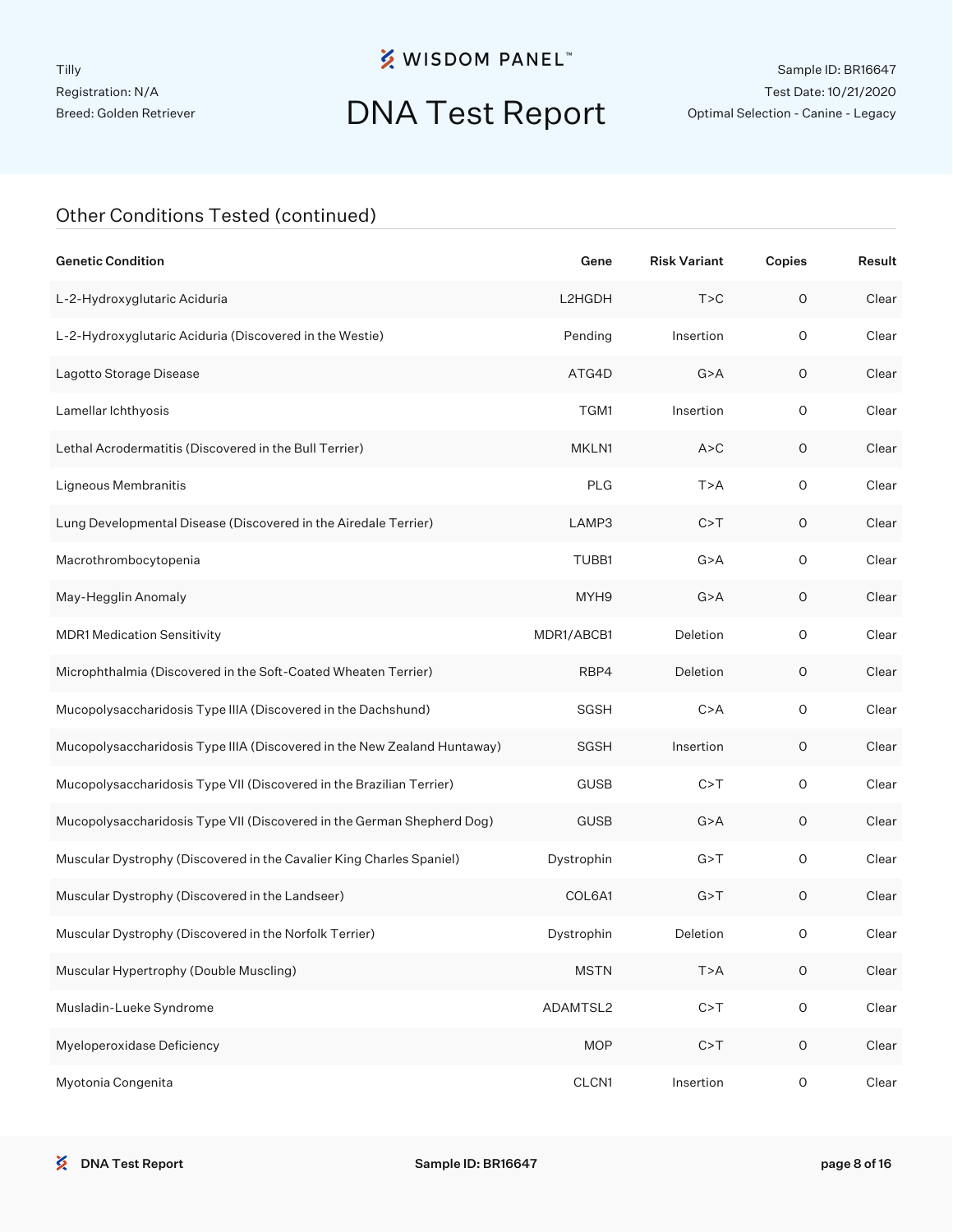## DNA Test Report

Sample ID: BR16647 Test Date: 10/21/2020 Optimal Selection - Canine - Legacy

| <b>Genetic Condition</b>                                                    | Gene             | <b>Risk Variant</b> | Copies              | Result |
|-----------------------------------------------------------------------------|------------------|---------------------|---------------------|--------|
| Myotonia Congenita (Discovered in the Labrador Retriever)                   | CLCN1            | T > A               | $\mathsf O$         | Clear  |
| Myotonia Congenita (Discovered in the Miniature Schnauzer)                  | CLCN1            | C > T               | $\circ$             | Clear  |
| Myotubular Myopathy                                                         | MTM1             | A > C               | O                   | Clear  |
| Narcolepsy (Discovered in the Dachshund)                                    | HCRTR2           | G > A               | $\circ$             | Clear  |
| Narcolepsy (Discovered in the Labrador Retriever)                           | HCRTR2           | G > A               | O                   | Clear  |
| Nemaline Myopathy                                                           | <b>NEB</b>       | C > A               | $\circ$             | Clear  |
| Neonatal Cerebellar Cortical Degeneration                                   | SPTBN2           | Deletion            | O                   | Clear  |
| Neonatal Encephalopathy with Seizures                                       | ATF <sub>2</sub> | T > G               | $\circ$             | Clear  |
| Neuroaxonal Dystrophy                                                       | TECPR2           | C > T               | O                   | Clear  |
| Neuroaxonal Dystrophy (Discovered in the Papillon)                          | PLA2G6           | G > A               | $\circ$             | Clear  |
| Neuroaxonal Dystrophy (Discovered in the Rottweiler)                        | VPS11            | A > G               | O                   | Clear  |
| Neuronal Ceroid Lipofuscinosis 1                                            | PPT <sub>1</sub> | Insertion           | $\circ$             | Clear  |
| Neuronal Ceroid Lipofuscinosis 12 (Discovered in the Australian Cattle Dog) | ATP13A2          | C > T               | O                   | Clear  |
| Neuronal Ceroid Lipofuscinosis 7                                            | MFSD8            | Deletion            | $\mathsf O$         | Clear  |
| Neuronal Ceroid Lipofuscinosis 8 (Discovered in the Alpine Dachsbracke)     | CLN8             | Deletion            | O                   | Clear  |
| Neuronal Ceroid Lipofuscinosis 8 (Discovered in the Australian Shepherd)    | CLN8             | G > A               | $\circ$             | Clear  |
| Neuronal Ceroid Lipofuscinosis 8 (Discovered in the English Setter)         | CLN8             | T > C               | O                   | Clear  |
| Neuronal Ceroid Lipofuscinosis 8 (Discovered in the Saluki)                 | CLN <sub>8</sub> | Insertion           | 0                   | Clear  |
| Obesity risk (POMC)                                                         | <b>POMC</b>      | Deletion            | $\mathsf O$         | Clear  |
| Osteochondromatosis (Discovered in the American Staffordshire Terrier)      | EXT <sub>2</sub> | C > A               | $\mathsf{O}\xspace$ | Clear  |
| Osteogenesis Imperfecta (Discovered in the Beagle)                          | COL1A2           | C > T               | $\mathsf O$         | Clear  |
| Osteogenesis Imperfecta (Discovered in the Dachshund)                       | SERPINH1         | T > C               | $\mathsf{O}\xspace$ | Clear  |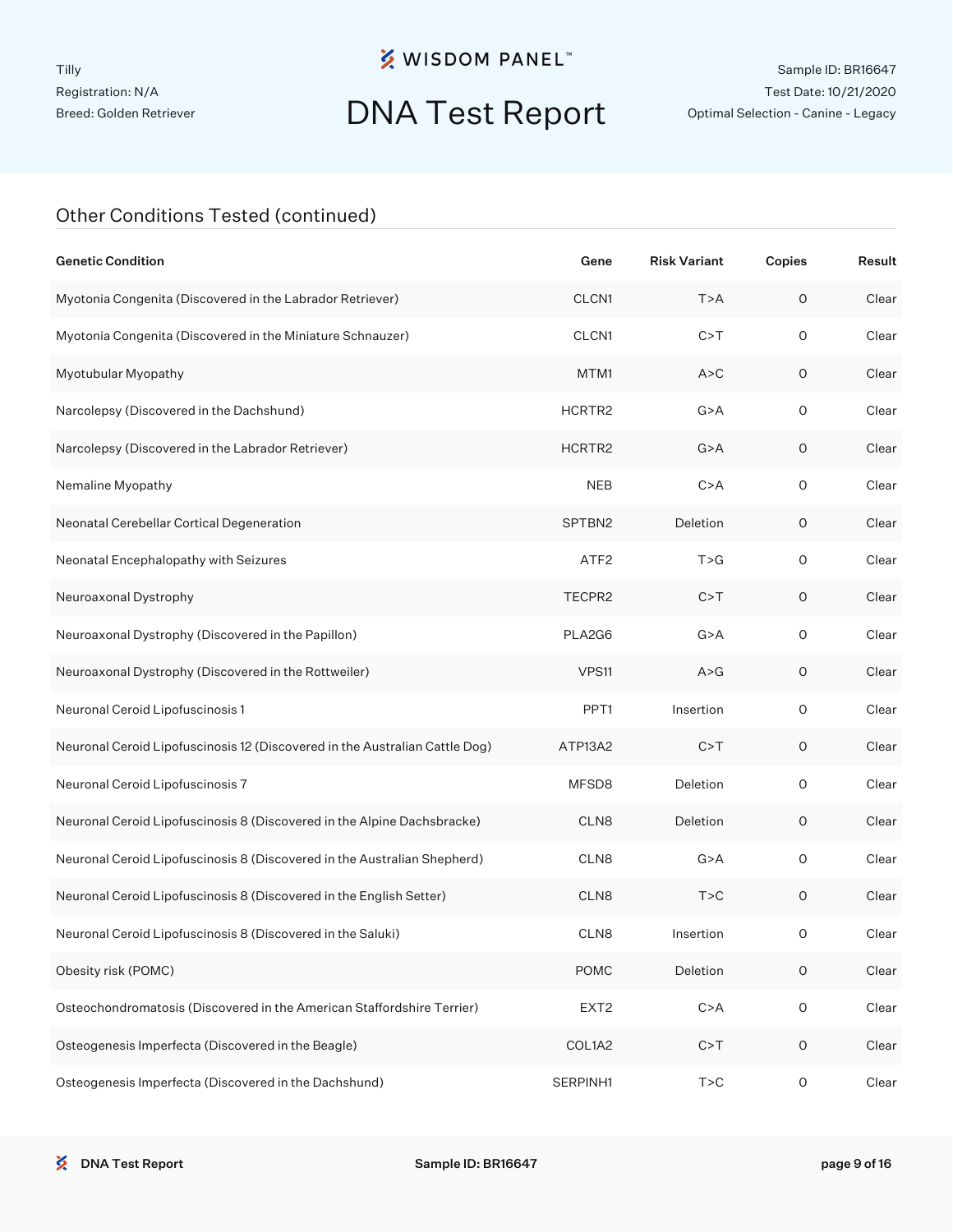## DNA Test Report

Sample ID: BR16647 Test Date: 10/21/2020 Optimal Selection - Canine - Legacy

| <b>Genetic Condition</b>                                                             | Gene               | <b>Risk Variant</b> | Copies              | Result |
|--------------------------------------------------------------------------------------|--------------------|---------------------|---------------------|--------|
| P2RY12-associated Bleeding Disorder                                                  | <b>P2RY12</b>      | Deletion            | $\circ$             | Clear  |
| Paroxysmal Dyskinesia                                                                | <b>PIGN</b>        | C > T               | 0                   | Clear  |
| Persistent Müllerian Duct Syndrome                                                   | AMHR2              | C > T               | 0                   | Clear  |
| Phosphofructokinase Deficiency                                                       | <b>PFKM</b>        | G > A               | 0                   | Clear  |
| Polycystic Kidney Disease                                                            | PKD1               | G > A               | 0                   | Clear  |
| Prekallikrein Deficiency                                                             | KLKB1              | T > A               | 0                   | Clear  |
| Primary Ciliary Dyskinesia                                                           | CCDC39             | C > T               | 0                   | Clear  |
| Primary Ciliary Dyskinesia (Discovered in the Alaskan Malamute)                      | NME <sub>5</sub>   | Deletion            | 0                   | Clear  |
| Primary Lens Luxation                                                                | ADAMTS17           | G > A               | 0                   | Clear  |
| Primary Open Angle Glaucoma (Discovered in Basset Fauve de Bretagne)                 | ADAMTS17           | G > A               | 0                   | Clear  |
| Primary Open Angle Glaucoma (Discovered in Petit Basset Griffon Vendeen)             | ADAMTS17           | Insertion           | 0                   | Clear  |
| Primary Open Angle Glaucoma and Lens Luxation (Discovered in Chinese<br>Shar-Pei)    | ADAMTS17           | Deletion            | $\circ$             | Clear  |
| Progressive Early-Onset Cerebellar Ataxia                                            | SEL <sub>1</sub> L | T > C               | 0                   | Clear  |
| Progressive Retinal Atrophy (Discovered in the Basenji)                              | SAG                | T > C               | $\circ$             | Clear  |
| Progressive Retinal Atrophy (Discovered in the Lhasa Apso)                           | IMPG2              | Insertion           | 0                   | Clear  |
| Progressive Retinal Atrophy (Discovered in the Papillon and Phalène)                 | CNGB1              | Deletion            | $\circ$             | Clear  |
| Progressive Retinal Atrophy (Discovered in the Shetland Sheepdog - BBS2<br>variant)  | Pending            | G > C               | 0                   | Clear  |
| Progressive Retinal Atrophy (Discovered in the Shetland Sheepdog - CNGA1<br>variant) | CNGA1              | Deletion            | O                   | Clear  |
| Progressive Retinal Atrophy (Discovered in the Swedish Vallhund)                     | <b>MERTK</b>       | Insertion           | $\mathsf{O}\xspace$ | Clear  |
| Progressive Retinal Atrophy 1 (Discovered in the Italian Greyhound)                  | Pending            | G > A               | $\mathsf O$         | Clear  |
| Progressive Retinal Atrophy Type III                                                 | <b>FAM161A</b>     | Insertion           | $\mathsf O$         | Clear  |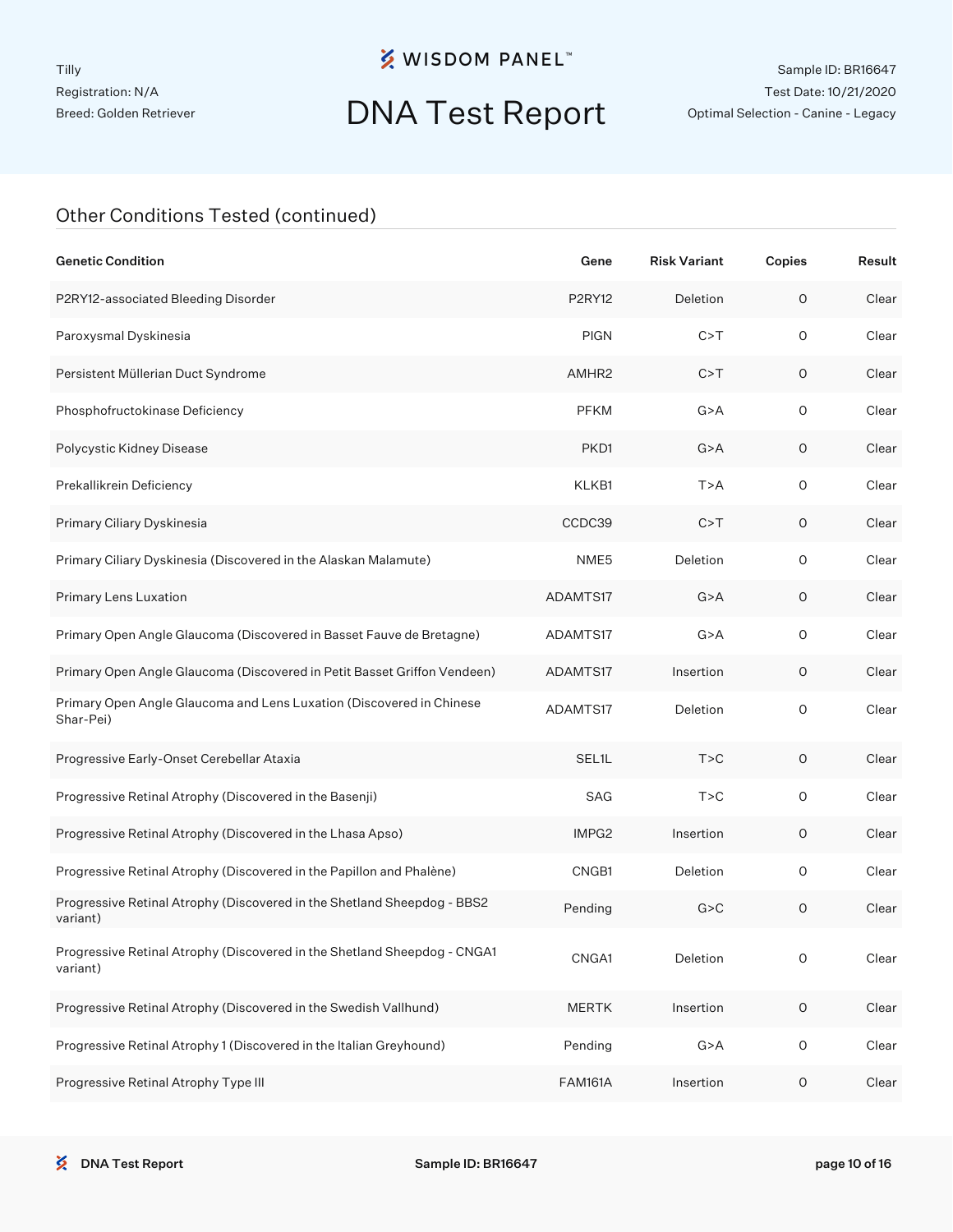## DNA Test Report

Sample ID: BR16647 Test Date: 10/21/2020 Optimal Selection - Canine - Legacy

| <b>Genetic Condition</b>                                                               | Gene           | <b>Risk Variant</b> | Copies      | Result |
|----------------------------------------------------------------------------------------|----------------|---------------------|-------------|--------|
| Protein Losing Nephropathy                                                             | NPHS1          | G > A               | $\circ$     | Clear  |
| Pyruvate Dehydrogenase Phosphatase 1 Deficiency                                        | PDP1           | C > T               | 0           | Clear  |
| Pyruvate Kinase Deficiency (Discovered in the Basenji)                                 | <b>PKLR</b>    | Deletion            | O           | Clear  |
| Pyruvate Kinase Deficiency (Discovered in the Beagle)                                  | <b>PKLR</b>    | G > A               | $\circ$     | Clear  |
| Pyruvate Kinase Deficiency (Discovered in the Pug)                                     | <b>PKLR</b>    | T > C               | 0           | Clear  |
| Pyruvate Kinase Deficiency (Discovered in the West Highland White Terrier)             | <b>PKLR</b>    | Insertion           | $\circ$     | Clear  |
| QT Syndrome                                                                            | KCNQ1          | C > A               | $\circ$     | Clear  |
| Renal Cystadenocarcinoma and Nodular Dermatofibrosis                                   | <b>FLCN</b>    | A > G               | $\circ$     | Clear  |
| Rod-Cone Dysplasia 1                                                                   | PDE6B          | G > A               | $\circ$     | Clear  |
| Rod-Cone Dysplasia 1a                                                                  | PDE6B          | Insertion           | $\circ$     | Clear  |
| Rod-Cone Dysplasia 3                                                                   | PDE6A          | Deletion            | $\circ$     | Clear  |
| Sensory Neuropathy                                                                     | <b>FAM134B</b> | Insertion           | $\circ$     | Clear  |
| Severe Combined Immunodeficiency                                                       | <b>PRKDC</b>   | G > T               | 0           | Clear  |
| Severe Combined Immunodeficiency (Discovered in Frisian Water Dogs)                    | RAG1           | G > T               | $\circ$     | Clear  |
| Shaking Puppy Syndrome (Discovered in the Border Terrier)                              | Pending        | G > A               | $\circ$     | Clear  |
| Skeletal Dysplasia 2                                                                   | COL11A2        | G > C               | $\circ$     | Clear  |
| Spinocerebellar Ataxia (Late-Onset Ataxia)                                             | CAPN1          | G > A               | 0           | Clear  |
| Spinocerebellar Ataxia with Myokymia and/or Seizures                                   | KCNJ10         | C > G               | 0           | Clear  |
| Spondylocostal Dysostosis                                                              | HES7           | Deletion            | $\mathsf O$ | Clear  |
| Spongy Degeneration with Cerebellar Ataxia (Discovered in Belgian Malinois -<br>SDCA1) | KCNJ10         | T > C               | $\mathsf O$ | Clear  |
| Spongy Degeneration with Cerebellar Ataxia (Discovered in Belgian Malinois -<br>SDCA2) | ATP1B2         | Insertion           | $\mathsf O$ | Clear  |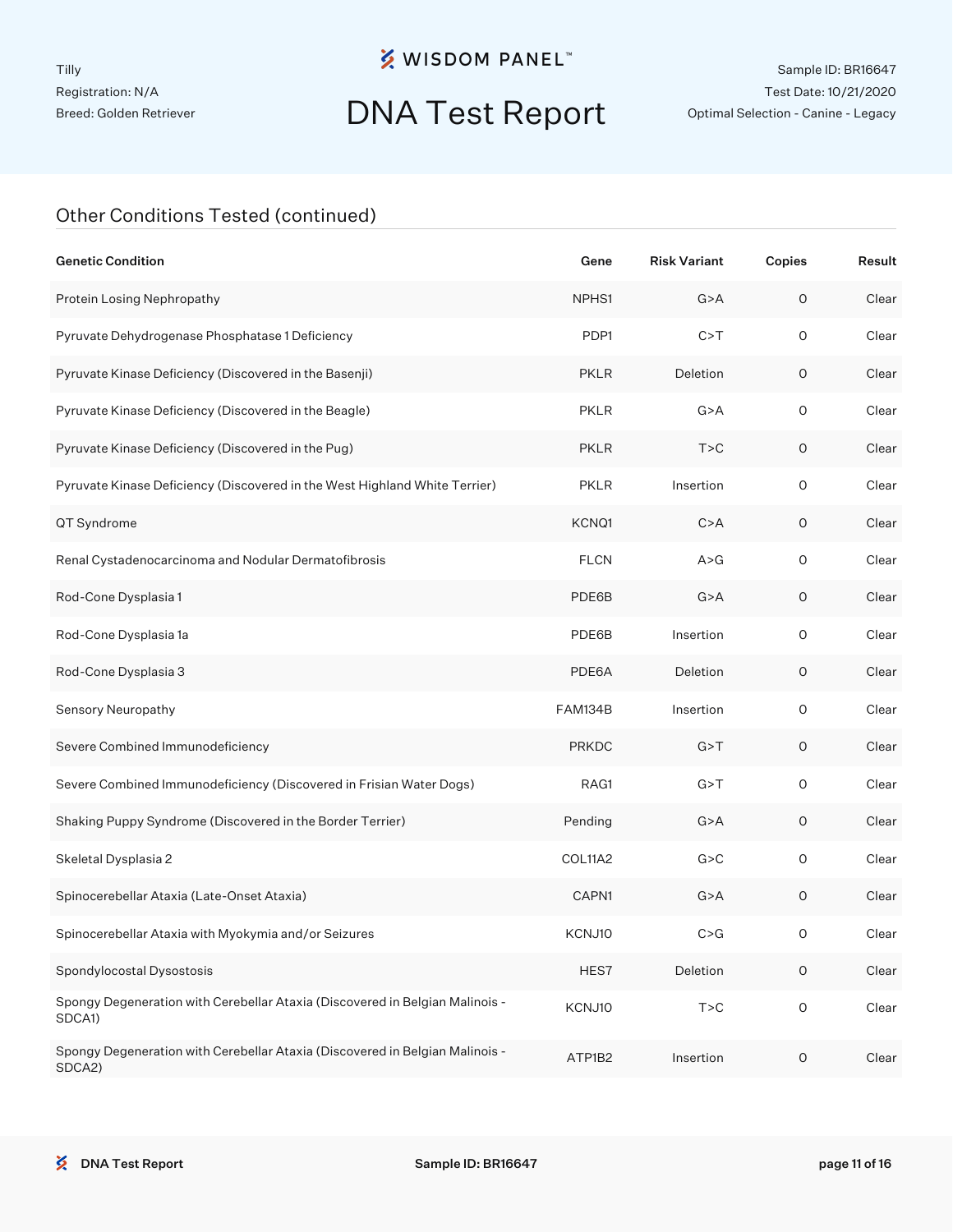# DNA Test Report

Sample ID: BR16647 Test Date: 10/21/2020 Optimal Selection - Canine - Legacy

| <b>Genetic Condition</b>                                                              | Gene               | <b>Risk Variant</b> | Copies | Result |
|---------------------------------------------------------------------------------------|--------------------|---------------------|--------|--------|
| Stargardt Disease (Discovered in the Labrador Retriever)                              | ABCA4              | Insertion           | 0      | Clear  |
| <b>Trapped Neutrophil Syndrome</b>                                                    | VPS13B             | Deletion            | O      | Clear  |
| Van den Ende-Gupta Syndrome                                                           | SCARF <sub>2</sub> | Deletion            | 0      | Clear  |
| von Willebrand's Disease, type 1                                                      | <b>VWF</b>         | G > A               | 0      | Clear  |
| von Willebrand's Disease, type 2                                                      | <b>VWF</b>         | T > G               | O      | Clear  |
| von Willebrand's Disease, type 3 (Discovered in the Kooiker Hound)                    | <b>VWF</b>         | G > A               | 0      | Clear  |
| von Willebrand's Disease, type 3 (Discovered in the Scottish Terrier)                 | <b>VWF</b>         | Deletion            | O      | Clear  |
| von Willebrand's Disease, type 3 (Discovered in the Shetland Sheepdog)                | <b>VWF</b>         | Deletion            | O      | Clear  |
| X-Linked Ectodermal Dysplasia                                                         | <b>EDA</b>         | G > A               | O      | Clear  |
| X-Linked Hereditary Nephropathy (Discovered in the Navasota Dog)                      | COL4A5             | Deletion            | 0      | Clear  |
| X-Linked Hereditary Nephropathy (Discovered in the Samoyed)                           | COL4A5             | G > T               | 0      | Clear  |
| X-Linked Myotubular Myopathy                                                          | MTM1               | C > A               | O      | Clear  |
| X-Linked Progressive Retinal Atrophy 1                                                | <b>RPGR</b>        | Deletion            | O      | Clear  |
| X-Linked Progressive Retinal Atrophy 2                                                | <b>RPGR</b>        | Deletion            | 0      | Clear  |
| X-Linked Severe Combined Immunodeficiency (Discovered in the Basset Hound)            | IL2RG              | Deletion            | O      | Clear  |
| X-Linked Severe Combined Immunodeficiency (Discovered in the Cardigan<br>Welsh Corgi) | IL2RG              | Insertion           | 0      | Clear  |
| X-Linked Tremors                                                                      | PLP1               | A > C               | O      | Clear  |
| Xanthinuria (Discovered in a mixed breed dog)                                         | Pending            | G > A               | 0      | Clear  |
| Xanthinuria (Discovered in the Cavalier King Charles Spaniel)                         | Pending            | Deletion            | 0      | Clear  |
| Xanthinuria (Discovered in the Toy Manchester Terrier)                                | Pending            | G > T               | O      | Clear  |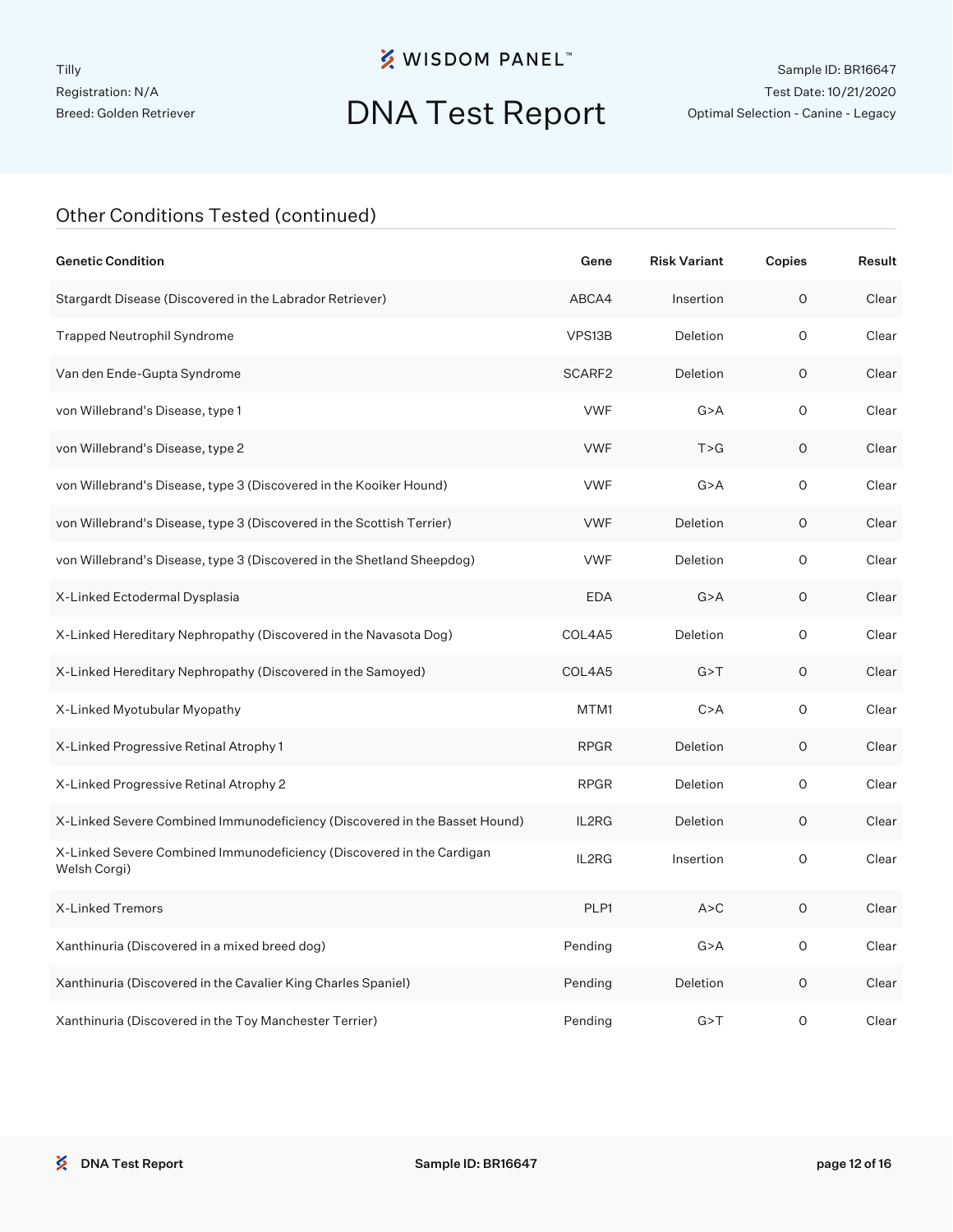Coat Color

## **※ WISDOM PANEL**™

#### Sample ID: BR16647 Test Date: 10/21/2020 Optimal Selection - Canine - Legacy

# DNA Test Report

| <b>Genetic Trait</b>                                        | Gene        | Variant                 | Copies                  | Result                               |
|-------------------------------------------------------------|-------------|-------------------------|-------------------------|--------------------------------------|
| Fawn                                                        | ASIP        | $a^y$                   | $\mathsf O$             | No effect                            |
| Recessive Black                                             | ASIP        | a                       | $\mathsf O$             | No effect                            |
| <b>Tan Points</b>                                           | ASIP        | $\mathsf{a}^\mathsf{t}$ | $\overline{c}$          | Tan points possible                  |
| Dominant Black                                              | CBD103      | $K^B$                   | 1                       | <b>Black or brindle possible</b>     |
| Mask                                                        | MC1R        | $E^{m}$                 | $\mathsf O$             | No effect                            |
| Recessive Red (Variant 1)                                   | MC1R        | $e^1$                   | $\overline{\mathbf{c}}$ | Cream to red coat                    |
| Recessive Red (Variant 2)                                   | MC1R        | $e^2$                   | $\mathsf O$             | No effect                            |
| Recessive Red (Variant 3)                                   | MC1R        | $e^3$                   | $\mathsf O$             | No effect                            |
| Widow's Peak (Discovered in Ancient<br>dogs)                | MC1R        | $e^{A}$                 | $\mathsf O$             | No effect                            |
| Widow's Peak (Discovered in the Afghan<br>Hound and Saluki) | MC1R        | $E^G$                   | $\mathsf O$             | No effect                            |
| Red Intensity                                               | MFSD12      | Ť                       | 0                       | White to yellow coat shades unlikely |
| Dilution (Variant 1) Linkage test                           | <b>MLPH</b> | $d^1$                   | $\mathsf O$             | No effect                            |
| Dilution (Variant 2)                                        | <b>MLPH</b> | $d^2$                   | $\circ$                 | No effect                            |
| Dilution (Variant 3)                                        | <b>MLPH</b> | $d^3$                   | $\mathsf O$             | No effect                            |
| Chocolate (Variant 1)                                       | TYRP1       | $b^c$                   | $\circ$                 | No effect                            |
| Chocolate (Variant 2)                                       | TYRP1       | $b^s$                   | $\mathsf O$             | No effect                            |
| Chocolate (Variant 3)                                       | TYRP1       | $b^d$                   | $\circ$                 | No effect                            |
| Chocolate (Variant 4)                                       | TYRP1       | b <sup>asd</sup>        | O                       | No effect                            |
| <b>Coat Patterns</b>                                        |             |                         |                         |                                      |
| <b>Genetic Trait</b>                                        | Gene        | Variant                 | Copies                  | Result                               |

| <b>Genetic Trait</b> | Gene        | Variant | Copies | Result    |
|----------------------|-------------|---------|--------|-----------|
| Piebald              | <b>MITF</b> |         |        | No effect |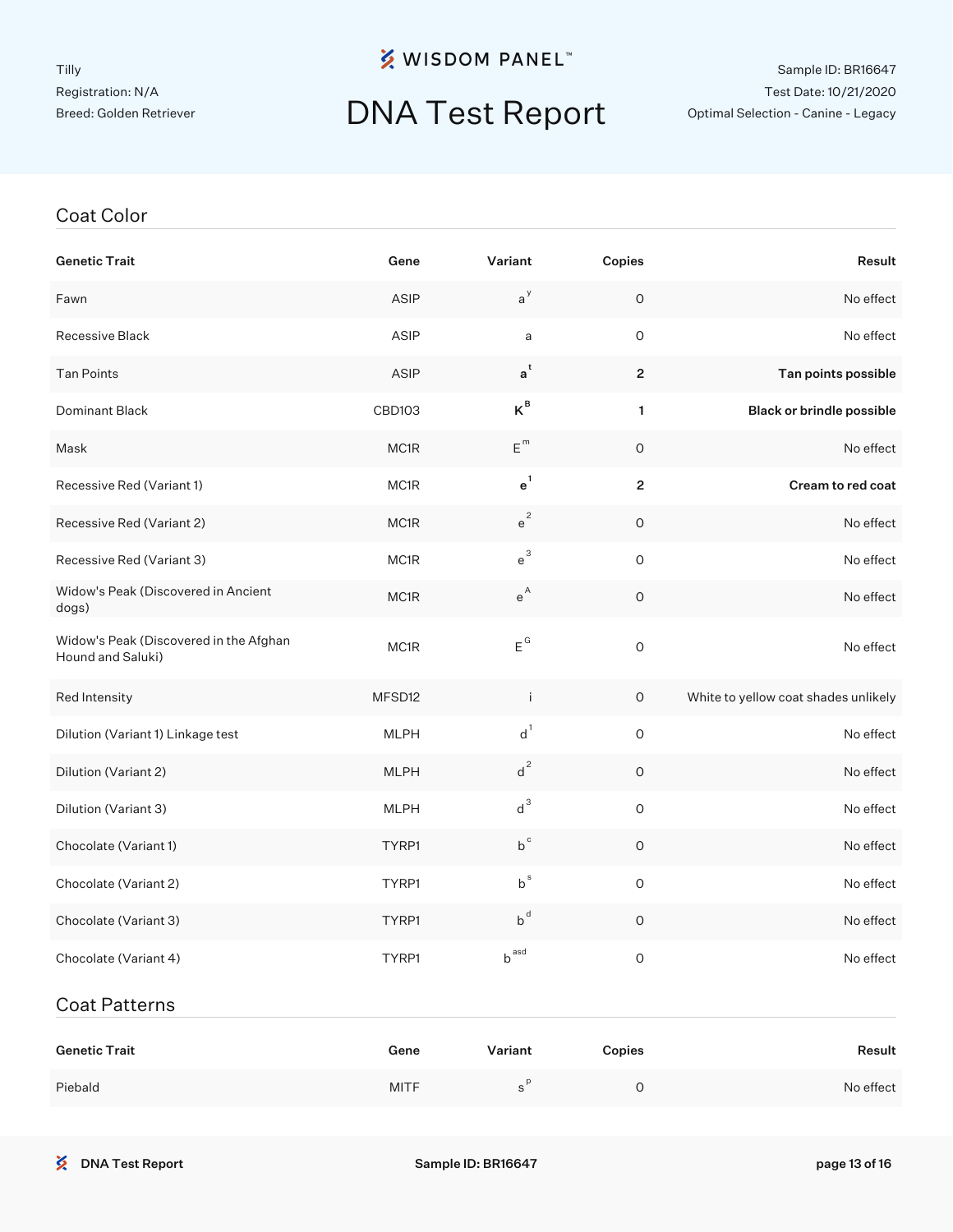## DNA Test Report

#### Sample ID: BR16647 Test Date: 10/21/2020 Optimal Selection - Canine - Legacy

#### Coat Patterns (continued)

| <b>Genetic Trait</b> | Gene        | Variant                  | Copies | Result    |
|----------------------|-------------|--------------------------|--------|-----------|
| Merle                | <b>PMEL</b> | M                        | O      | No effect |
| Harlequin            | PSMB7       | Н                        | 0      | No effect |
| Saddle Tan           | <b>RALY</b> | $\overline{\phantom{0}}$ | O      | No effect |

#### Coat Length and Curl

| <b>Genetic Trait</b>  | Gene  | Variant            | Copies         | Result    |
|-----------------------|-------|--------------------|----------------|-----------|
| Long Hair (Variant 1) | FGF5  | $\ln$ <sup>1</sup> | $\overline{2}$ | Long coat |
| Long Hair (Variant 2) | FGF5  | $\ln^2$            | O              | No effect |
| Long Hair (Variant 3) | FGF5  | $lh^3$             | $\circ$        | No effect |
| Long Hair (Variant 4) | FGF5  | $\ln^4$            | O              | No effect |
| Long Hair (Variant 5) | FGF5  | $lh^5$             | $\circ$        | No effect |
| Curly Coat            | KRT71 | C                  | 0              | No effect |

#### Hairlessness

| <b>Genetic Trait</b>                                          | Gene  | Variant           | Copies | Result    |
|---------------------------------------------------------------|-------|-------------------|--------|-----------|
| Hairlessness (Discovered in the Chinese<br>Crested Dog)       | FOXI3 | $Hr^{cc}$         | O      | No effect |
| Hairlessness (Discovered in the American<br>Hairless Terrier) | SGK3  | hr <sup>aht</sup> | O      | No effect |
| Hairlessness (Discovered in the Scottish<br>Deerhound)        | SKG3  | hr <sup>sd</sup>  | 0      | No effect |

#### Shedding

| <b>Genetic Trait</b> | Gene | Variant | Copies | Result      |
|----------------------|------|---------|--------|-------------|
| Reduced Shedding     | MC5R | sd      | -      | Low shedder |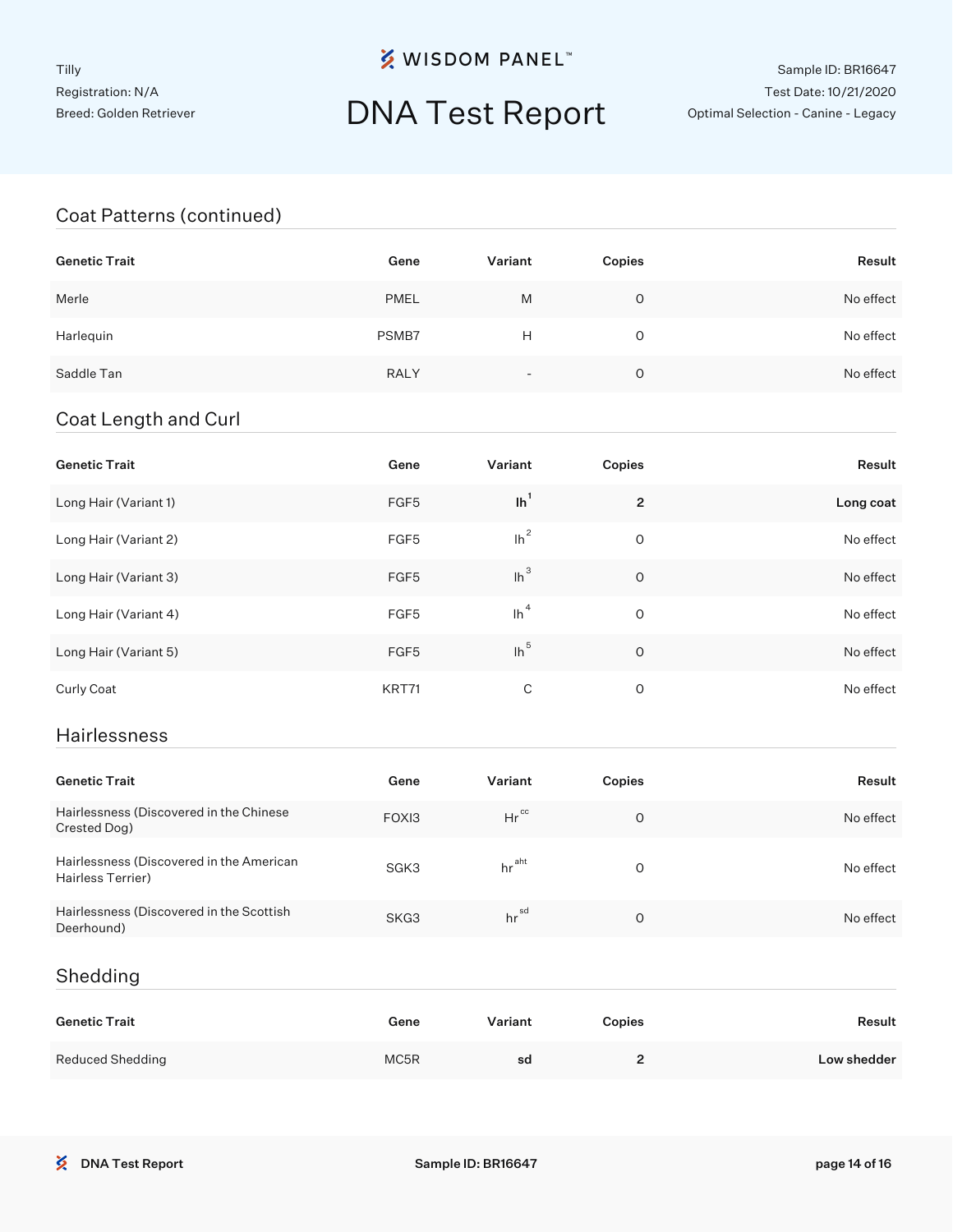# DNA Test Report

#### Sample ID: BR16647 Test Date: 10/21/2020 Optimal Selection - Canine - Legacy

#### More Coat Traits

| <b>Genetic Trait</b>                            | Gene                         | Variant                  | Copies       | Result                            |
|-------------------------------------------------|------------------------------|--------------------------|--------------|-----------------------------------|
| Hair Ridge                                      | FGF3, FGF4,<br>FGF19, ORAOV1 | ${\sf R}$                | $\mathsf O$  | No effect                         |
| Furnishings                                     | RSPO <sub>2</sub>            | F                        | $\mathbf 2$  | <b>Furnishings likely</b>         |
| Albino                                          | SLC45A2                      | $\mathtt{c}^\mathtt{al}$ | $\mathsf O$  | No effect                         |
| <b>Head Shape</b>                               |                              |                          |              |                                   |
| <b>Genetic Trait</b>                            | Gene                         | Variant                  | Copies       | Result                            |
| Short Snout (Variant 2)                         | BMP3                         |                          | $\mathbf{1}$ | No effect                         |
| Short Snout (Variant 1)                         | SMOC2                        |                          | $\mathsf O$  | No effect                         |
| Eye Color                                       |                              |                          |              |                                   |
| <b>Genetic Trait</b>                            | Gene                         | Variant                  | Copies       | Result                            |
| <b>Blue Eyes</b>                                | ALX4                         |                          | $\mathsf O$  | No effect                         |
| Ears                                            |                              |                          |              |                                   |
| <b>Genetic Trait</b>                            | Gene                         | Variant                  | Copies       | Result                            |
| <b>Floppy Ears</b>                              | MSRB3                        |                          | $\mathbf{1}$ | Partially floppy ears more likely |
| <b>Extra Toes</b>                               |                              |                          |              |                                   |
| <b>Genetic Trait</b>                            | Gene                         | Variant                  | Copies       | Result                            |
| Hind Dewclaws (Discovered in Asian<br>breeds)   | LMBR1                        | $DC-1$                   | $\mathsf O$  | No effect                         |
| Hind Dewclaws (Discovered in Western<br>breeds) | LMBR1                        | $DC-2$                   | $\mathsf O$  | No effect                         |